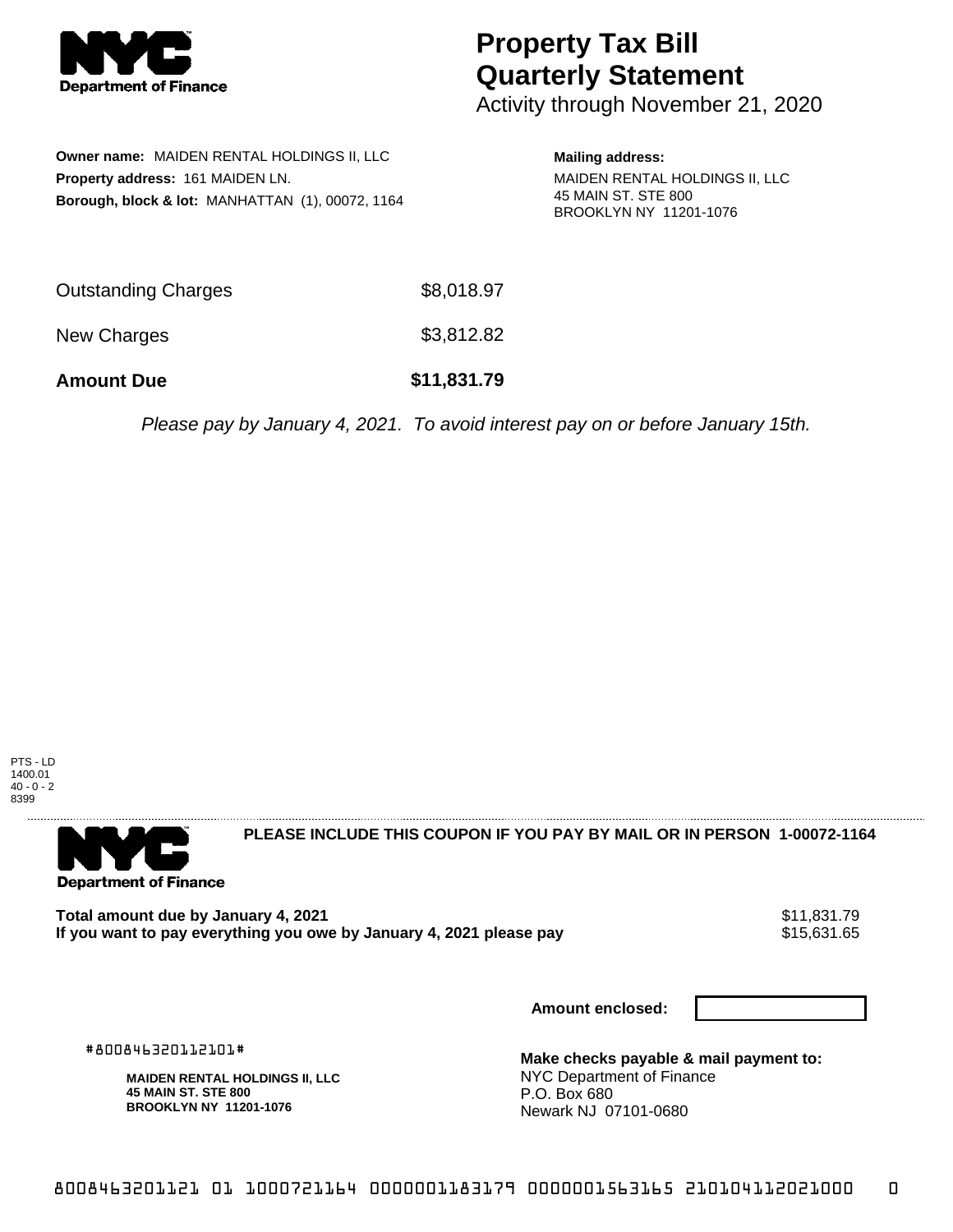

| <b>Billing Summary</b>                                                     | <b>Activity Date Due Date</b>           | <b>Amount</b> |
|----------------------------------------------------------------------------|-----------------------------------------|---------------|
| Outstanding charges including interest and payments                        |                                         | \$8,018.97    |
| Finance-Property Tax                                                       | 01/01/2021                              | \$3,943.06    |
| Adopted Tax Rate                                                           |                                         | $$-130.24$    |
| <b>Total amount due</b>                                                    |                                         | \$11,831.79   |
| <b>Tax Year Charges Remaining</b>                                          | <b>Activity Date</b><br><b>Due Date</b> | Amount        |
| <b>Finance-Property Tax</b>                                                | 04/01/2021                              | \$3,943.06    |
| <b>Adopted Tax Rate</b>                                                    |                                         | $$-130.24$    |
| Total tax year charges remaining                                           | \$3,812.82                              |               |
| If you want to pay everything you owe by January 4, 2021 please pay        | \$15,631.65                             |               |
| If you pay everything you owe by January 4, 2021, you would save:          | \$12.96                                 |               |
| How We Calculated Your Property Tax For July 1, 2020 Through June 30, 2021 |                                         |               |
|                                                                            | Overall                                 |               |
| Tax class 2 - Residential More Than 10 Units                               | <b>Tax Rate</b>                         |               |
| Original tax rate billed                                                   | 12.4730%                                |               |
| New Tax rate                                                               | 12.2670%                                |               |
| <b>Estimated Market Value \$281,006</b>                                    |                                         |               |
|                                                                            |                                         | <b>Taxes</b>  |
| <b>Billable Assessed Value</b>                                             | \$126,451                               |               |
| <b>Taxable Value</b>                                                       | \$126,451 x 12.2670%                    |               |
| <b>Tax Before Abatements and STAR</b>                                      | \$15,511.76                             | \$15,511.76   |
| Annual property tax                                                        |                                         | \$15,511.76   |
| Original property tax billed in June 2020                                  | \$15,772.24                             |               |
| Change In Property Tax Bill Based On New Tax Rate                          | $$-260.48$                              |               |

**NEW LAW:** To learn about Local Law 147, which requires residential buildings with three or more units to create a policy on smoking and share it with current and prospective tenants, visit www.nyc.gov/health/tobaccocontrol.

## **Home banking payment instructions:**

- 1. **Log** into your bank or online bill pay website.
- 2. **Add** the new payee: NYC DOF Property Tax. Enter your account number, which is your boro, block and lot, as it appears here: 1-00072-1164 . You may also need to enter the address for the Department of Finance. The address is P.O. Box 680, Newark NJ 07101-0680.
- 3. **Schedule** your online payment using your checking or savings account.

## **Did Your Mailing Address Change?**

If so, please visit us at **nyc.gov/changemailingaddress** or call **311.**

When you provide a check as payment, you authorize us either to use information from your check to make a one-time electronic fund transfer from your account or to process the payment as a check transaction.